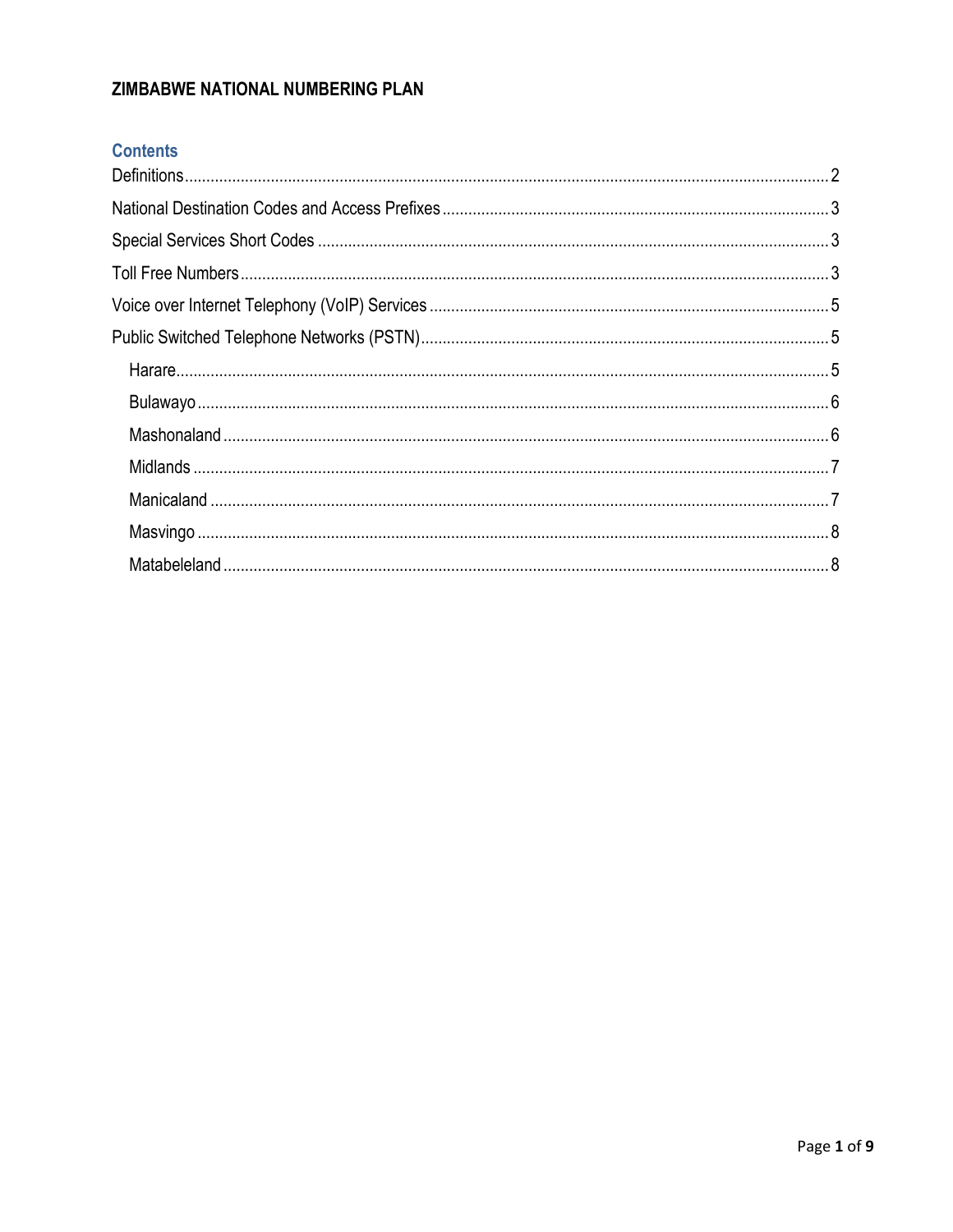### <span id="page-1-0"></span>**Definitions**

#### **Country code (CC)**

A combination of one, two or three digits identifying a specific country or countries

#### **International Dialling Access Prefix**

A digit or combination of digits used to indicate that the number following is an international (00)

### **National Dialling Access Prefix (Trunk Prefix)**

A digit or combination of digits used by a calling subscriber, making a call to a subscriber in his own country but outside his own numbering area. It provides access to the automatic outgoing trunk equipment.

#### **National Destination Code (NDC)**

The NDC is a combination of digits identifying a different specific geographical area within a country or a different network or service group (mobile or VoIP services).

#### **National Significant number (NSN)**

The part of the international E.164-number that follows the country code for geographic areas. The national (significant) number consists of the National Destination Code (NDC) followed by the Subscriber Number (SN).

#### **Subscriber Number (SN)**

The portion of the international E.164-number that identifies a subscriber in a network or numbering area

#### **Structure of the international E.164-number**

The international E.164-number for geographic areas is composed of a variable number of decimal digits arranged in specific code fields. The international E.164-number code fields are the Country Code (CC) and the National Significant Number (NSN).

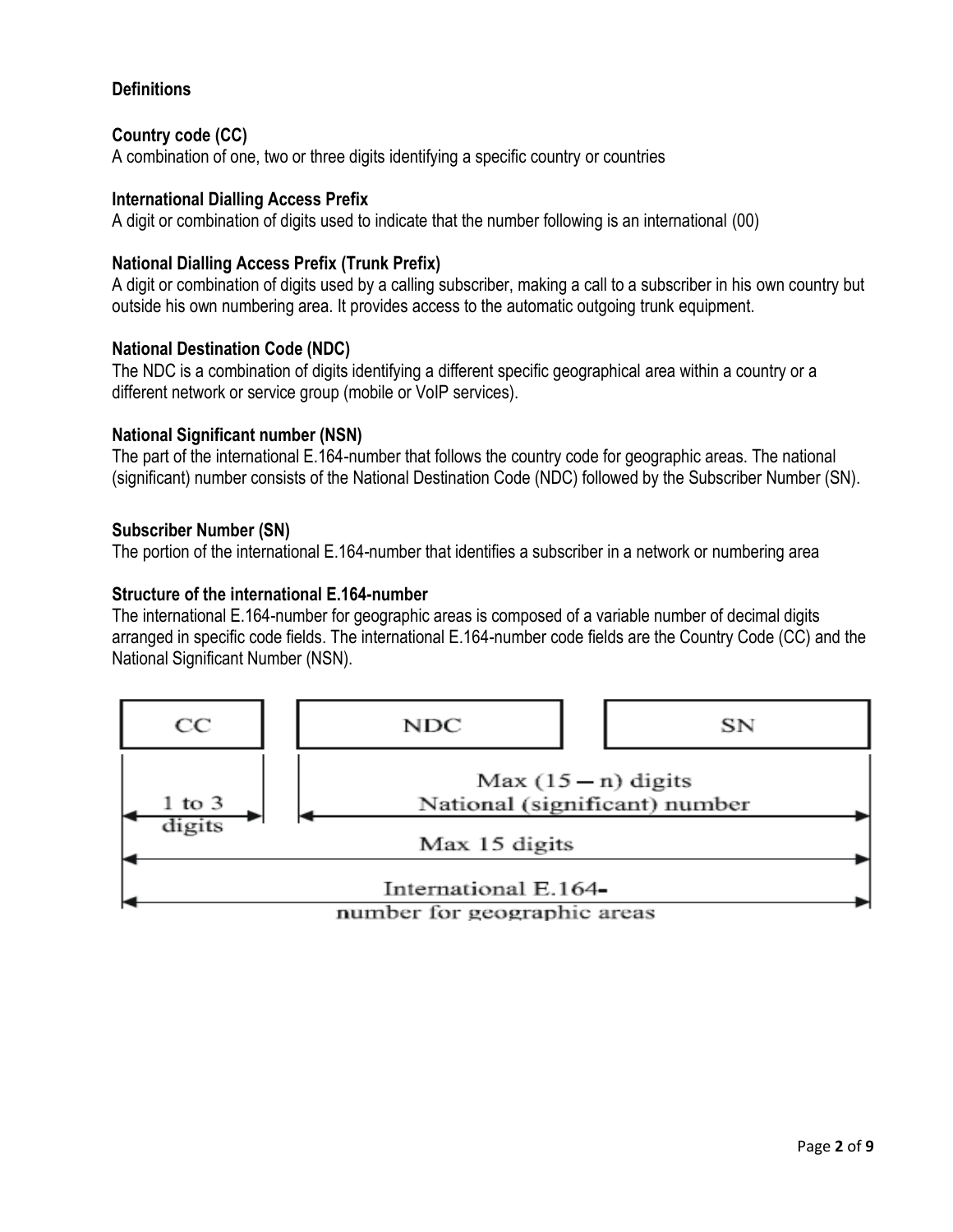# <span id="page-2-0"></span>**National Destination Codes and Access Prefixes**

| <b>DIGITS</b> | <b>SERVICE</b>                                                                                        |
|---------------|-------------------------------------------------------------------------------------------------------|
| 263           | <b>Zimbabwe Country Code (CC)</b>                                                                     |
| 0             | <b>National Dialling Access Prefix (Trunk Prefix)</b>                                                 |
|               | The digit zero ('0') is used as the National Dialling Access prefix. This indicates a call to another |
|               | geographic area, Mobile Service Number or VoIP Services number.                                       |
| $00\,$        | <b>International Dialling Access Prefix</b>                                                           |
|               | The two digits 'zero zero' or '00' are used as International Dialling Access Prefix. This indicates   |
|               | an international call or a call outside Zimbabwe.                                                     |
| 7x            | Non-Geographical National Destination Codes (NDC) for Mobile Telephony Services                       |
| <b>86xx</b>   | Non-Geographical National Destination Codes (NDC) for VoIP Telephony Services                         |

# <span id="page-2-1"></span>**Special Services Short Codes**

| <b>DIGITS</b> | <b>TYPE OF SERVICE</b>                     | <b>REMARKS</b>                          |
|---------------|--------------------------------------------|-----------------------------------------|
| 112           | <b>Emergency Services</b>                  | <b>Econet Wireless/Telecel Zimbabwe</b> |
| 114           | Emergency (Police)                         | <b>NetOne</b>                           |
| 116           | Childline Help line                        | All Mobile Operators                    |
| 119           | <b>Emergency Services</b>                  | <b>Telecel Zimbabwe</b>                 |
| 263           | Country Code(CC)                           | All operators                           |
| 3xxxx         | <b>Premium Rate Short Code Services</b>    | <b>Mobile Operators</b>                 |
| 952           | Fault Report - Telex                       | <b>Fixed Network</b>                    |
| 953           | Fault Report - Data                        | <b>Fixed Network</b>                    |
| 960           | Time                                       | <b>Fixed Network</b>                    |
| 962           | <b>Directory Enquiries</b>                 | <b>Fixed Network</b>                    |
| 965           | <b>International Directory Enquiries</b>   | <b>Fixed Network</b>                    |
| 966           | International Telephone booking            | <b>Fixed Network</b>                    |
| 967           | <b>Trunk Demand</b>                        | <b>Fixed Network</b>                    |
| 968           | <b>Trunk Enquiries</b>                     | <b>Fixed Network</b>                    |
| 969           | <b>Trunk Booking</b>                       | <b>Fixed Network</b>                    |
| 993           | Fire                                       | <b>Emergency (Fixed Network)</b>        |
| 994           | Ambulance                                  | <b>Emergency (Fixed Network)</b>        |
| 995           | Police                                     | <b>Emergency (Fixed Network)</b>        |
| 999           | General Emergency (Fire/ Ambulance/Police) | <b>Emergency (Fixed Network)</b>        |

# <span id="page-2-2"></span>**Toll Free Numbers**

| <b>DIGITS</b><br>DIALLED | <b>TYPE OF SERVICE</b>   | <b>REMARKS</b>       |
|--------------------------|--------------------------|----------------------|
| 0800 xxxxxx              | <b>Toll Free Numbers</b> | <b>Fixed Network</b> |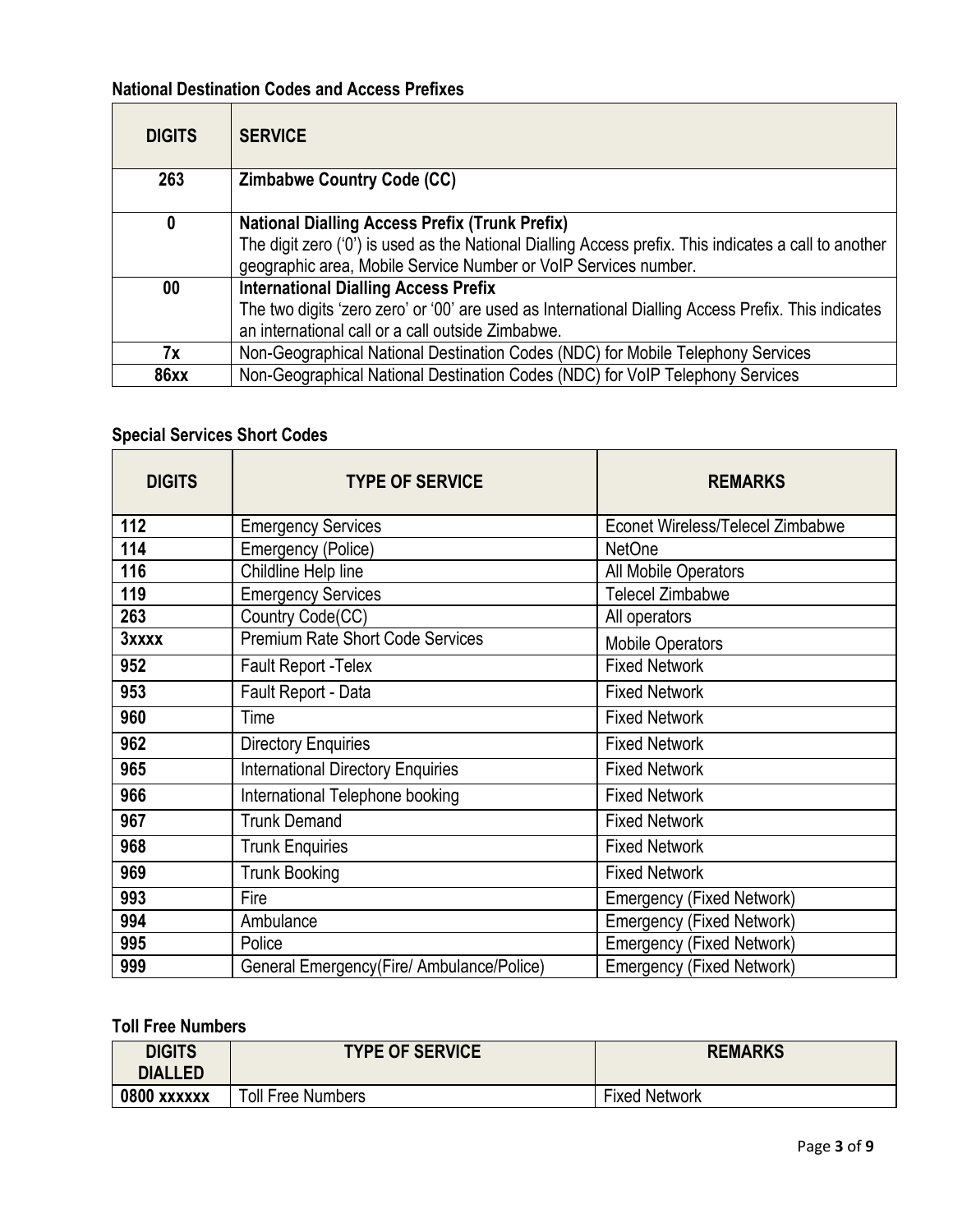### **Public Mobile Telecommunication Network Services**

National Subscriber Numbers for Public Mobile Telecommunication Network Services are non-geographic numbers and consists of the National Destination Code (NDC) and the Subscriber

Number (SN). The National Destination Code for Mobile Telecommunications Networks is alternatively is also known and the Mobile Network Code (MNC).

For Mobile to Mobile calls or mobile to PSTN /VoIP national calls the national prefix "0" needs to be dialled first, followed by the complete national destination number. For International Calls dial the international Access Prefix "00" followed by the country code and the National Number for the subscriber.

<span id="page-3-0"></span>

| <b>Mobile Network Operator</b><br>(MNO) | <b>National Destination</b><br>Code (NDC) / Mobile<br><b>Network Code (MNC)</b> | <b>National Subscriber</b><br>Number (SN) | <b>National Significant</b><br>Number (N(S)N) |
|-----------------------------------------|---------------------------------------------------------------------------------|-------------------------------------------|-----------------------------------------------|
|                                         |                                                                                 | 2xxxxxx                                   | 9                                             |
| <b>NetOne Cellular</b>                  | 71                                                                              | <b>3xxxxxx</b>                            | 9                                             |
|                                         |                                                                                 | 4xxxxxx                                   | 9                                             |
|                                         |                                                                                 | 5xxxxxx                                   | 9                                             |
|                                         |                                                                                 | 6xxxxxx                                   | 9                                             |
|                                         |                                                                                 | <b>3xxxxxx</b>                            | 9                                             |
| <b>Telecel Zimbabwe</b>                 | 73                                                                              | 4xxxxxx                                   | 9                                             |
|                                         |                                                                                 | 5xxxxxx                                   | 9                                             |
|                                         |                                                                                 | <b>6xxxxxx</b>                            | $\overline{9}$                                |
|                                         |                                                                                 | 7xxxxxx                                   | 9                                             |
|                                         |                                                                                 | 8xxxxxx                                   | 9                                             |
|                                         |                                                                                 | 9xxxxxx                                   | 9                                             |
|                                         |                                                                                 | 1xxxxxx                                   | 9                                             |
| <b>Econet Wireless</b>                  | 77                                                                              | 2xxxxxx                                   | 9                                             |
| <b>Zimbabwe</b>                         |                                                                                 | <b>3xxxxxx</b>                            | 9                                             |
|                                         |                                                                                 | 4xxxxxx                                   | 9                                             |
|                                         |                                                                                 | 5xxxxxx                                   | 9                                             |
|                                         |                                                                                 | <b>6xxxxxx</b>                            | 9                                             |
|                                         |                                                                                 | 7xxxxxx                                   | 9                                             |
|                                         |                                                                                 | 8xxxxxx                                   | 9                                             |
|                                         |                                                                                 | 9xxxxxx                                   | 9                                             |
|                                         |                                                                                 | 2xxxxxx                                   | 9                                             |
|                                         | 78 (NEW)                                                                        | 3xxxxxx                                   | 9                                             |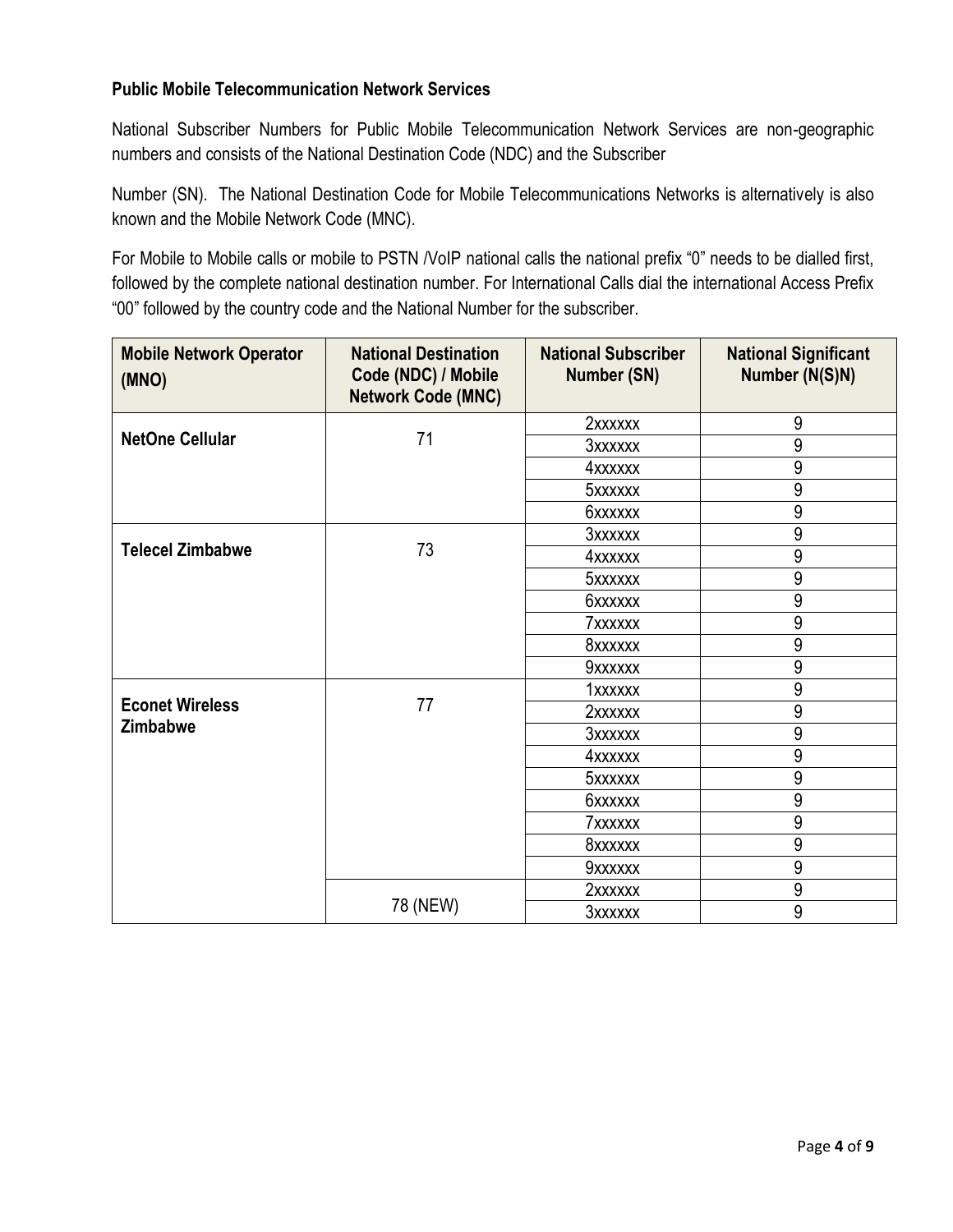## **Voice over Internet Telephony (VoIP) Services**

National Subscriber Numbers for VoIP services are non-geographic numbers and consists of the National Destination Code (NDC) and the Subscriber Number (SN). For VoIP national calls the national prefix "0" needs to be dialled first, followed by the complete national destination number. For international Calls dial the international Access Prefix "00" followed by the country code and the National Number for the subscriber

| <b>VoIP Services operator</b>      | <b>National Destination</b><br>Code (NDC) | <b>National Subscriber</b><br>Number (SN) | <b>National Significant</b><br>Number (N(S)N) |
|------------------------------------|-------------------------------------------|-------------------------------------------|-----------------------------------------------|
| Africom (Pvt) Ltd                  | 8644                                      | 000000 - 099999                           | 10                                            |
| <b>Aquiva Wireless (Pvt) Ltd</b>   | 8630                                      | 000000 - 0004999                          | 10                                            |
| <b>Aptics Trading (Pvt) Itd</b>    | 8686                                      | $000000 - 200000$                         | 10                                            |
| <b>BlueSat Access</b>              | 8699                                      | 000000 - 005000                           | 10                                            |
| <b>Dandemutande</b>                | 8612                                      | 000000 - 009999                           | 10                                            |
| <b>Liquid Telecoms (Ecoweb)</b>    | 8677                                      | 000000 - 2000000                          | 10                                            |
| <b>Pecus Enterprises (Pvt) Ltd</b> | 8655                                      | 000000 - 025000                           | 10                                            |
| <b>PowerTel</b>                    | 8611                                      | 200000 - 219999                           | 10                                            |
| <b>Telecontract (Pvt) Ltd</b>      | 8683                                      | $000000 - 010000$                         | 10                                            |
| <b>Valley Technology</b>           | 8622                                      | 000000 - 099999                           | 10                                            |

### <span id="page-4-0"></span>**Public Switched Telephone Networks (PSTN)**

The National Subscriber Number for PSTN services is a geographic number. The National Destination Code (NDC) also known as Trunk Code (TC) defines each geographic area.

- For calls inside the same geographic numbering area (local calls), dial the Subscriber Number only.
- <span id="page-4-1"></span>For national calls to other geographical area dial national prefix "0" followed by the National Number.
- For international calls dial the international Access Prefix "00" followed by the country code and the National Number for the subscriber.

#### **Harare**

| <b>Geographical Area</b> | <b>National Destination</b><br>Code (NDC) | <b>National Subscriber</b><br><b>Number (SN)</b> | <b>Subscriber Number</b><br>(SN) Length |
|--------------------------|-------------------------------------------|--------------------------------------------------|-----------------------------------------|
| Harare                   |                                           | 2xxxxx                                           | n                                       |
|                          |                                           | 3xxxxx                                           | 6                                       |
|                          |                                           | 4xxxxx                                           | 6                                       |
|                          |                                           | 5xxxxx                                           | 6                                       |
|                          |                                           | 6xxxxx                                           | 6                                       |
|                          |                                           | 7xxxxx                                           | 6                                       |
|                          |                                           | 8xxxxx                                           | 6                                       |
|                          |                                           | 29xxxxxxx                                        | 9                                       |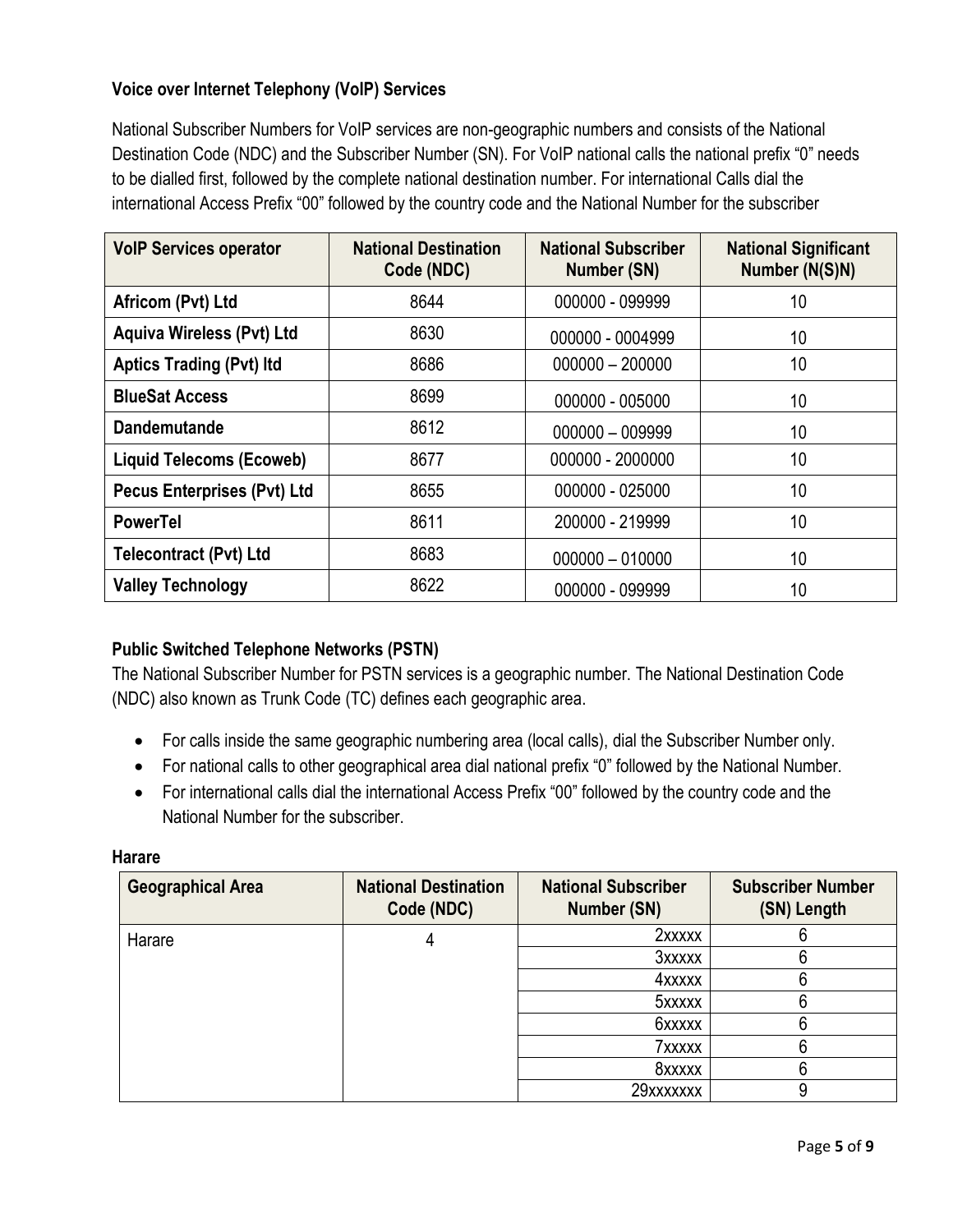# <span id="page-5-0"></span>**Bulawayo**

| <b>Geographical Area</b> | <b>National Destination</b><br>Code (NDC) | <b>National Subscriber</b><br><b>Number (SN)</b> | <b>Subscriber Number</b><br>(SN) Length |
|--------------------------|-------------------------------------------|--------------------------------------------------|-----------------------------------------|
| Bulawayo Main            |                                           | 2xxxxx                                           | n                                       |
|                          |                                           | 3xxxxx                                           | 6                                       |
|                          |                                           | 4xxxxx                                           | 6                                       |
|                          |                                           | 5xxxxx                                           | 6                                       |
|                          |                                           | <b>6xxxxx</b>                                    | 6                                       |
|                          |                                           | 7xxxxx                                           |                                         |
|                          |                                           | 8xxxxx                                           |                                         |

## <span id="page-5-1"></span>**Mashonaland**

| <b>Geographical Area</b> | <b>National Destination</b><br>Code (NDC) | <b>National Subscriber</b><br><b>Number (SN)</b> | <b>Subscriber Number</b><br>(SN) Length |
|--------------------------|-------------------------------------------|--------------------------------------------------|-----------------------------------------|
| Arcturus                 | 75                                        | 2000-2999                                        | 4                                       |
| <b>Banket</b>            | 66                                        | 2000-3999                                        | 4                                       |
| <b>Beatrice</b>          | 65                                        | 200-899                                          | 3                                       |
| <b>Bindura</b>           | $\overline{71}$                           | 6000-7999                                        | $\overline{4}$                          |
| Centenary                | 57                                        | 2000-2999                                        | $\overline{3}$                          |
| Chakari                  | 688                                       | 200-899                                          | 4                                       |
| Chegutu                  | 53                                        | 2200-3999                                        | $\overline{4}$                          |
| Chinhoyi                 | 67                                        | 21000-29999                                      | 5                                       |
| Chirundu                 | 637                                       | 200-899                                          | $\overline{3}$                          |
| Chitungwiza              | $\overline{70}$                           | 21000-26999                                      | $\overline{5}$                          |
|                          |                                           | 30000-31999                                      |                                         |
| Concession               | 756                                       | 2000-2999                                        | $\overline{4}$                          |
| Darwendale               | 69                                        | 200-899                                          | $\overline{3}$                          |
| Glendale                 | 758                                       | 2000-2899                                        | 4                                       |
| Guruve                   | 58                                        | 2000-2999                                        | 4                                       |
| Kadoma                   | 68                                        | 22000-28999                                      | 5                                       |
|                          | 68                                        | 31000-32999                                      | 5                                       |
| Kariba                   | 61                                        | 2000-3799                                        | 4                                       |
| Karoi                    | 64                                        | 6000-7999                                        | 4                                       |
| Makuti                   | 63                                        | 200-899                                          | $\overline{3}$                          |
| Mazowe                   | 75                                        | 2000-2999                                        | 4                                       |
| Mhangura                 | 60                                        | 5000-5999                                        | 4                                       |
| Mt. Darwin               | $\overline{75}$                           | 2200-4199                                        | 4                                       |
| Murewa                   | 78                                        | 22000-24999                                      | $\overline{5}$                          |
| Murombedzi               | 675                                       | 2000-2999                                        | $\overline{4}$                          |
| Mutoko                   | $\overline{72}$                           | 2000-2999                                        | 4                                       |
| Mutorashanga             | 668                                       | 200-899                                          | 3                                       |
| Mvurwi                   | 77                                        | 2000-2999                                        | 4                                       |
| Norton                   | 62                                        | 2000-3999                                        | 4                                       |
| Raffingora               | 667                                       | 200-899                                          | $\overline{3}$                          |
| Ruwa                     | 73                                        | 2000-3999                                        | 4                                       |
| Sanyati                  | 687                                       | 2000-2999                                        | 4                                       |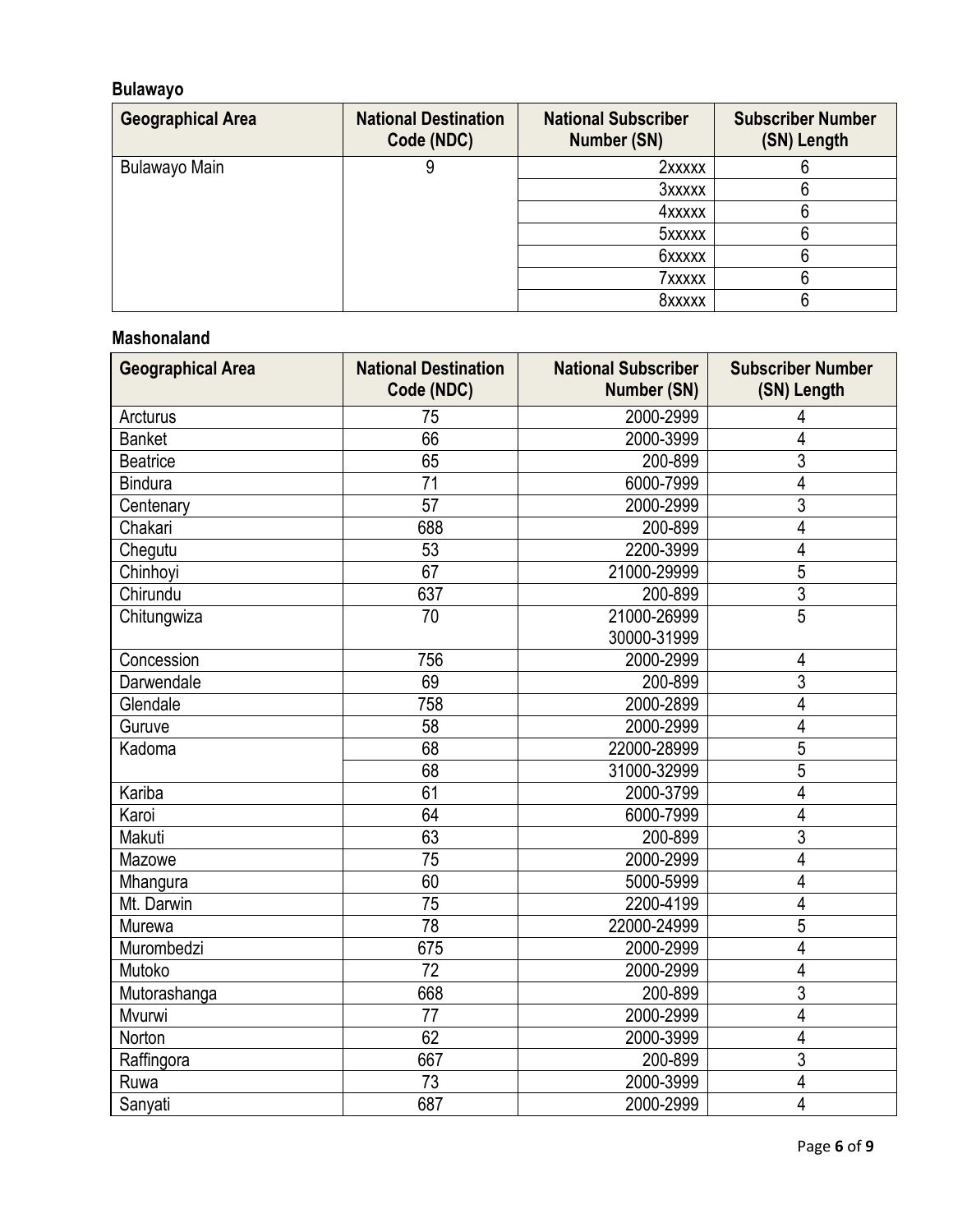| Selous   | 628 | 44000-44999 |    |
|----------|-----|-------------|----|
| Shamva   | 718 | 200-899     |    |
| relawney | 698 | 200-299     | ъ. |

#### <span id="page-6-0"></span>**Midlands**

| <b>Geographical Area</b> | <b>National Destination</b><br>Code (NDC) | <b>National Subscriber</b><br><b>Number (SN)</b> | <b>Subscriber Number</b><br>(SN) Length |
|--------------------------|-------------------------------------------|--------------------------------------------------|-----------------------------------------|
| Lalapanzi                | 5483                                      | 200-899                                          | 3                                       |
| Nkayi                    | 558                                       | 200-899                                          | 3                                       |
| Mvuma                    | 32                                        | 200-899                                          | 3                                       |
| Munyati                  | 557                                       | 200-899                                          | 3                                       |
| Gokwe                    | 59                                        | 2000-3999                                        | 4                                       |
| Chivhu                   | 56                                        | 2000-3999                                        | 4                                       |
| Shurugwi                 | 52                                        | 6000-6999                                        | 4                                       |
| Gweru                    | 54                                        | 220000-232999                                    | 6                                       |
|                          |                                           | 250000-253999                                    | 6                                       |
|                          |                                           | 255000-258999                                    | 6                                       |
|                          |                                           | 260000-262999                                    | 6                                       |
| <b>Kwekwe</b>            | 55                                        | 20000-24999                                      | 5                                       |
|                          |                                           | 40000-42999                                      | 5                                       |
|                          |                                           | 46000-47999                                      | 5                                       |
|                          |                                           | 67000-67999                                      | 5                                       |
|                          |                                           | 68000-69999                                      | 5                                       |
|                          |                                           | 70000-70999                                      | 5                                       |

# <span id="page-6-1"></span>**Manicaland**

| <b>Geographical Area</b>  | <b>National Destination</b><br>Code (NDC) | <b>National Subscriber</b><br>Number (SN) | <b>Subscriber Number</b><br>(SN) Length |
|---------------------------|-------------------------------------------|-------------------------------------------|-----------------------------------------|
| <b>Birchenough Bridge</b> | 248                                       | 2000-2999                                 | 4                                       |
| Chimanimani               | 26                                        | 2000-3999                                 | 4                                       |
| Chipangayi                | 24                                        | 200-899                                   | 3                                       |
| Chipinge                  | 27                                        | 2000-3999                                 | 4                                       |
| Hauna                     | 28                                        | 2000-2999                                 | 4                                       |
| <b>Headlands</b>          | 2582                                      | 2000-2599                                 | 4                                       |
| Juliasdale                | 29                                        | 2000-2999                                 | 4                                       |
| Macheke                   | 798                                       | 200-899                                   | 3                                       |
| Marondera                 | 79                                        | 20000-28999                               | 5                                       |
| Murambinda                | 21                                        | 2000-2999                                 | 4                                       |
| Mutare                    | 20                                        | 22000-22999                               | 5                                       |
|                           |                                           | 30000-31999                               | 5                                       |
|                           |                                           | 60000-69999                               | 5                                       |
| Nyanga                    | 298                                       | 200-899                                   | 3                                       |
| Nyazura                   | 2583                                      | 200-899                                   | 3                                       |
| Odzi                      | 204                                       | 2000-2999                                 | 4                                       |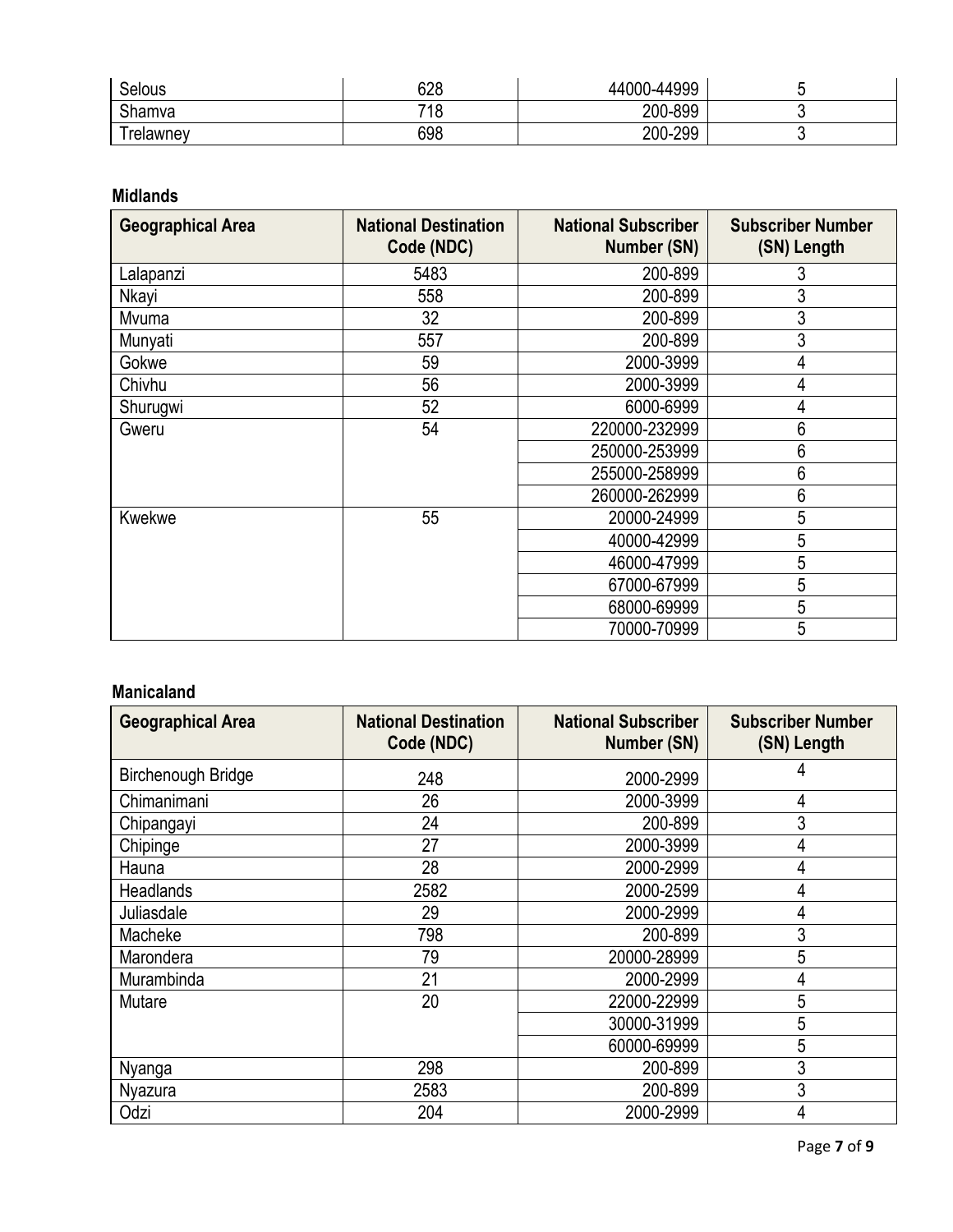| $-1 - 1 - 1$<br>sabe | ~-<br>⊷   | -3999<br>ากกก<br>.        |  |
|----------------------|-----------|---------------------------|--|
| Wedza                | nr.<br>__ | .2000<br>ነስስሲ<br>.<br>200 |  |

# <span id="page-7-0"></span>**Masvingo**

| <b>Geographical Area</b> | <b>National Destination</b><br>Code (NDC) | <b>National Subscriber</b><br><b>Number (SN)</b> | <b>Subscriber Number</b><br>(SN) Length |
|--------------------------|-------------------------------------------|--------------------------------------------------|-----------------------------------------|
| Chatsworth               | 308                                       | 200-899                                          | 3                                       |
| Checheche                | 317                                       | 200-899                                          | 3                                       |
| Chiredzi                 | 31                                        | 2200-4199                                        | 4                                       |
|                          | 31                                        | 5xxxx                                            | 5                                       |
| Gutu                     | 30                                        | 2000-3999                                        | 4                                       |
| Jerera                   | 34                                        | 2xxxx                                            | 5                                       |
| Mashava                  | 35                                        | 2xxxx                                            | 5                                       |
|                          |                                           | 3xxxx                                            | 5                                       |
| Masvingo EPL             | 39                                        | 7xxxx                                            | 5                                       |
| Masvingo (Main)          | 39                                        | 260700-269699                                    | $6\,$                                   |
| Masvingo (Mucheke RLU)   | 39                                        | 252000-255999                                    | $6\,$                                   |
| Mataga                   | 517                                       | 200-899                                          | $\overline{3}$                          |
| Mberengwa                | 516                                       | 200-899                                          | 3                                       |
| Ngundu                   | 36                                        | 200-899                                          | 3                                       |
| Nyaningwe                | 37                                        | 200-899                                          | 3                                       |
| Nyika                    | 38                                        | 200-899                                          | 3                                       |
| Rutenga                  | 14                                        | 200-899                                          | 3                                       |
| Triangle                 | 33                                        | 5xxx                                             | 4                                       |
|                          |                                           | 6xxx                                             | 4                                       |
| Zvishavane               | 51                                        | 2000-4999                                        | 4                                       |

# <span id="page-7-1"></span>**Matabeleland**

| <b>Geographical Area</b> | <b>National Destination</b><br>Code (NDC) | <b>National Subscriber</b><br>Number (SN) | <b>Subscriber Number</b><br>(SN) Length |
|--------------------------|-------------------------------------------|-------------------------------------------|-----------------------------------------|
| Nyamandhlovu             | 87                                        | 200-899                                   | 3                                       |
| Tsholotsho               | 878                                       | 200-899                                   | 3                                       |
| Esigodini                | 88                                        | 200-899                                   | 3                                       |
| Filabusi                 | 17                                        | 200-899                                   | 3                                       |
| Shanagani                | 50                                        | 200-899                                   | 3                                       |
| Jotsholo                 | 89                                        | 200-899                                   | 3                                       |
| Lupane                   | 898                                       | 200-899                                   | 3                                       |
| Turkmine                 | 85                                        | 200-899                                   | 3                                       |
| Hwange                   | 81                                        | 20000-20999                               | 5                                       |
|                          |                                           | 22000-24999                               | 5                                       |
|                          |                                           | 28000-30999                               | 5                                       |
|                          |                                           | 32000-34999                               | 5                                       |
| <b>Victoria Falls</b>    | 13                                        | 40000-46999                               | 5                                       |
|                          |                                           | 48000-49999                               | 5                                       |
| Dete                     | 18                                        | 200-899                                   | 3                                       |
| <b>Binga</b>             | 15                                        | 200-899                                   | 3                                       |